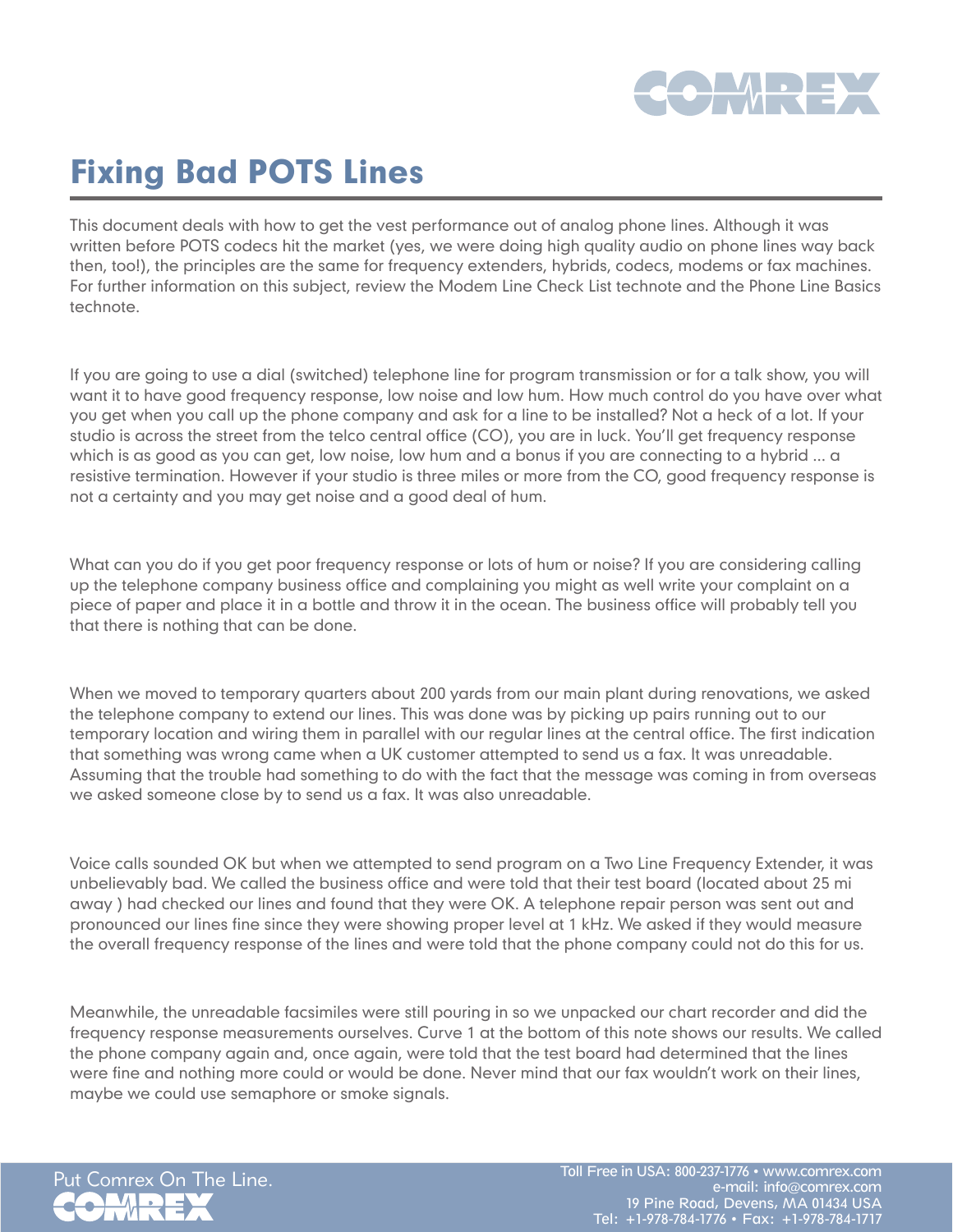

Not willing to take "ho-hum go away!" for an answer, we set about looking for someone who could help us. To our delight, we found that there were telephone company people who were eager to help us. The trick was finding them. Lucky for us, the manager of the the industrial park where we had temporary quarters had the name and phone number of someone at the phone company who had helped him in the past.

We called and explained our problem. That afternoon a very knowledgeable phone man arrived and started checking. It didn't take long for him to determine that our problem was caused by having the lines paralleled at the CO. He installed "BRIDGE LIFTERS" on each of the lines and the problem went away.

The purpose of this engineering note is not to tell you to go have "BRIDGE LIFTERS" put on your lines but rather to say that you do not have to settle for poor performance from telephone lines. There are things that can be done for any line, but you will have to set the process moving yourself. Then you will have to find the person who can help you and you will have to help that person help you.

How do you find out whether your lines are OK? That's easy. Just measure the frequency response, listen for hum and measure the noise. If the frequency response is not as good as Curve 2 in the graph below, then your line is not good enough to use for either program transmission or talk-show applications. Also shown on the graph below is an example of a poor line (Curve 3.) If you hear hum, there is a good chance that your line is not balanced. You probably won't be able to hear hum and some noise on your telephone handset because of its restricted frequency response. To properly detect noise and hum, you will need to connect the line to an amplifier and decent speaker through a telephone line coupler... for example, the Comrex TCB-1A.

Now we come to the question of what can be done to fix your line if it has one of the ills listed above. Assuming that you have found a friendly, able and willing telephone person, you will have to explain your problem in terms that will help to locate a fixable cause. (To digress for a moment: the telephone system that we have in the United States was designed by some of the best engineers, scientists and mathematicians in the world. And it is managed in a most careful way to the result that we have the most reliable system in existence. One of the keys to the reliability that we enjoy is standardization. Everything that the telephone installers and operators do is carefully thought out and telephone company standards are rigidly enforced. Were it not so, a system with telephones numbering in the hundreds of millions would be impossible to maintain. That being the case, the telephone installer is limited to making modifications which fit into the uniform telephone company standards.)

Let us see what can be done about poor frequency response. It is very unlikely that you will find defects in the low frequency response unless you are using one of the "cut rate" telephone carriers. The type of response we described in the last issue of ACCESS is also rarely seen and is easily fixed with the "bridge lifters" which we mentioned above. In almost all cases, it will be the high frequency response that suffers. If your response is something like that of curve 3, it is almost certain that there is a "bridged tap" on your line. If you are to get a response as good as curve 2, the tap will have to be removed. Whatever you do, don't call up the telephone company and demand that "that bridged tap" be removed. The response of curve 3 will have almost no noticeable effect on a telephone call and the phone company doesn't have to remove it. Rather, we suggest that you summon all your diplomatic powers to enlist help from one of the "noble" installers to remove it.



Put Comrex On The Line. Toll Free in USA: 800-237-1776 • www.comrex.com e-mail: info@comrex.com 19 Pine Road, Devens, MA 01434 USA Tel: +1-978-784-1776 • Fax: +1-978-784-1717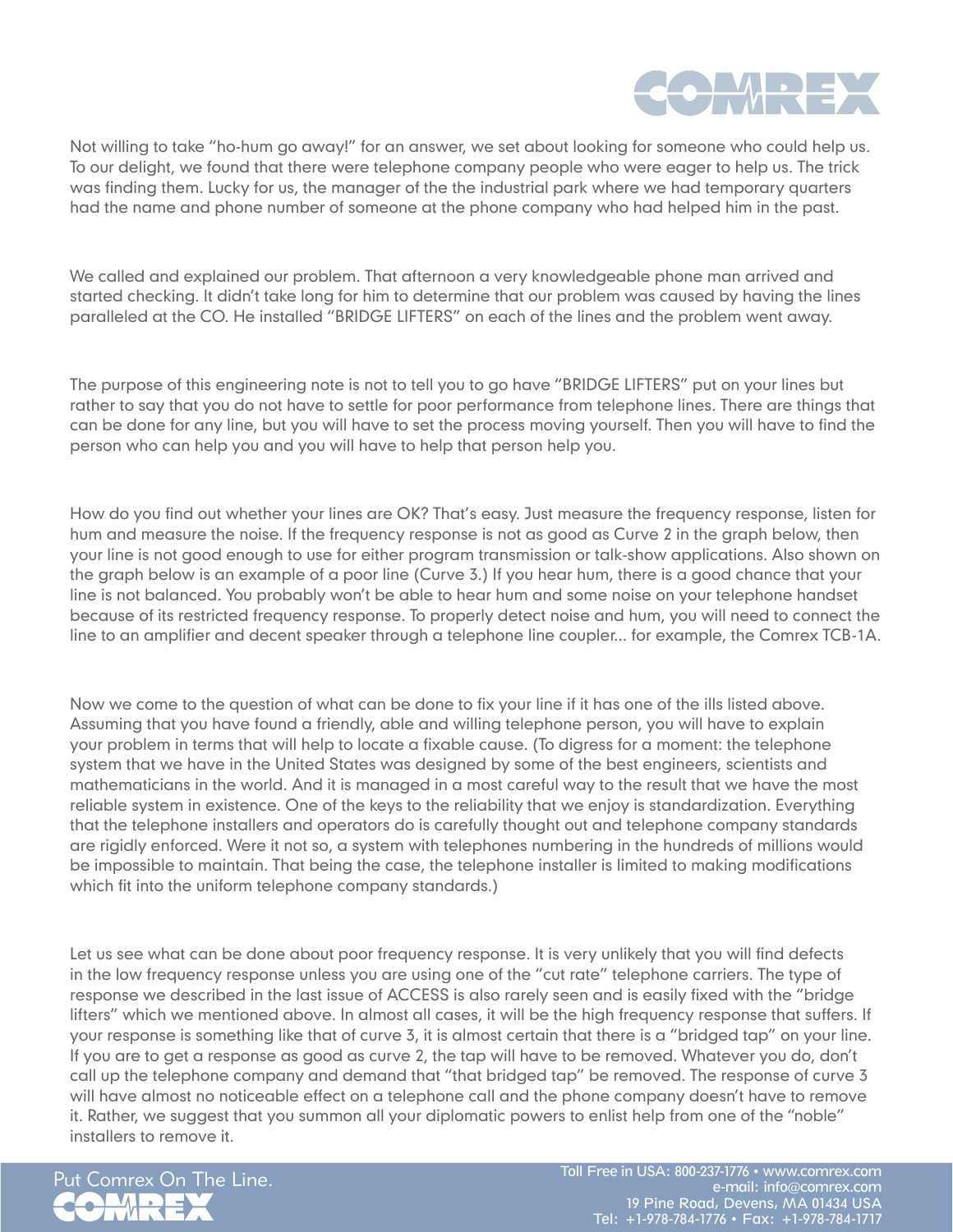

You might ask what equipment is needed to make proper frequency response measurements. We recommend that you use two of our model TCB-1 couplers, a sine wave generator and an audio voltmeter. If you are lucky and have one of the automatic curve tracer systems, by all means use it. Then you can make a plot on paper which can be saved for future reference in case something changes. If you do not have two couplers we will be happy to loan you a pair.

**HUM** - what can you do about it? Before you call the telephone company you might want to make certain that your equipment is not the cause of the problem. Is the coupler which you are using balanced? Are you coupling directly to the telephone line without any intervening gadgetry? If you determine that you are not causing your hum problem, then it's time to get the phone company in. Ask them to make sure that you have a legitimate pair, i.e. a pair that is twisted together for the full length of the cable. Sometimes one of the wires in a pair becomes shorted either to ground or to the other wire. If the telephone company is short of pairs in the cable which serves you and the above fault occurs in one of the pairs which you are using, someone might be tempted to use a wire from another defective pair to make up a "pair." This pair will not be a balanced pair and hum will likely result. You will need to convince the phone people that you must have a "balanced" pair.

NOISE - how much is too much? The telephone company standard for noise is approximately -57dBm. This is the level which the line can produce in a 600 Ohm load and still be considered usable for telephone service. If it is worse than this, your line could be wet or the splices in it might be corroded. Maybe the phone company can find you another pair.

Please note that the lines we are writing about are those that run from the telephone company central office nearest you to your studio. At the central office, your line will be connected to your "SLIC" (subscriber loop interface circuit). This turns the analog audio which you send from your studio or telephone into digital form and sends it to whomever you are calling, whether they are across the world or next door to you. It also converts received digital audio back into analog audio and sends it down the same line to you. Because you send and receive on a 2-wire pair and the central offices send to each other on 4-wire circuits, a "hybrid" is included on your SLIC card. This hybrid converts 2-wire audio to separate send and receive 4-wire. Frequency responses between central offices are held to quite close tolerances no matter how long or short the circuits are and gains are held to within very close limits. Therefore, you can count on toll (long distance) circuits to be very good - no matter how long. In almost all instances, poor frequency response, hum and noise occur in the line from your studio and your CO and in the line of the called party to its CO.

If you choose to connect to the telephone lines through a PABX or a call controller or a "little gem eureka," all we can do is wish you luck. None of the equipment which we make is designed to connect to a telephone line through any "foreign" equipment. We leave that to the "breakthrough" boys.

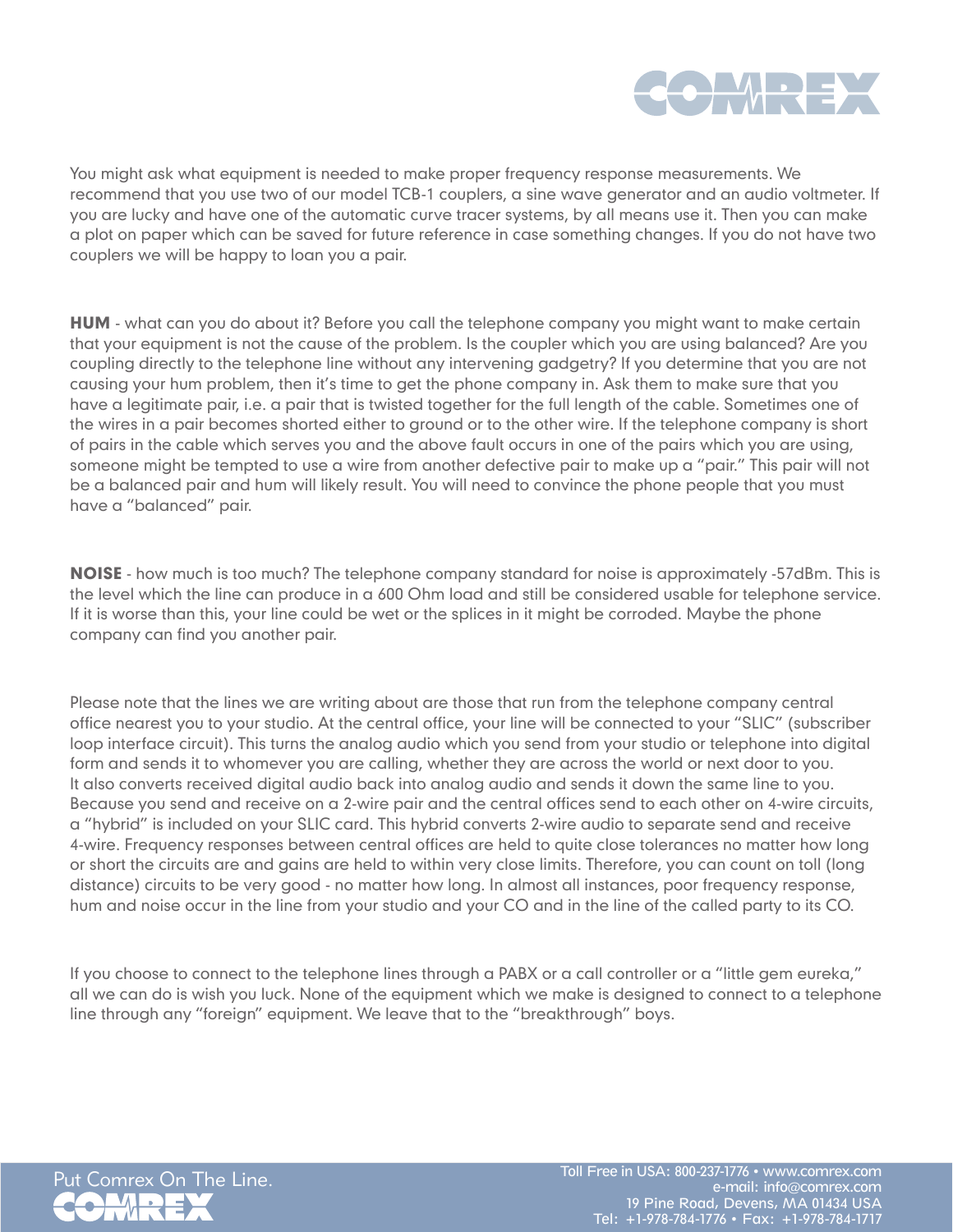

If you are technically minded and wish to have available a good "bible" may we suggest: SUBSCRIBER LOOP SIGNALING AND TRANSMISSION HANDBOOK - by Whitman Reeve, Reeve Consulting Engineers. Available from IEEE Customer Service Dept. 445 Hoes Lane PO Box 1331 Piscataway, NJ 08855-1331 USA Phone 1-800-678-IEEE. Outside the USA: 908-981-0060. Fax: 908-981-9667. Telex: 833-233. Product # PCO2683- PVB ISBN # 0-87942-274-2. LIST PRICE \$59.95 IEEE MEMBERS PRICE \$48.00 - IEEE CATALOG-1993.



Curve 1 - Phone line with extension, before "Bridge Lifters" were installed. POTS

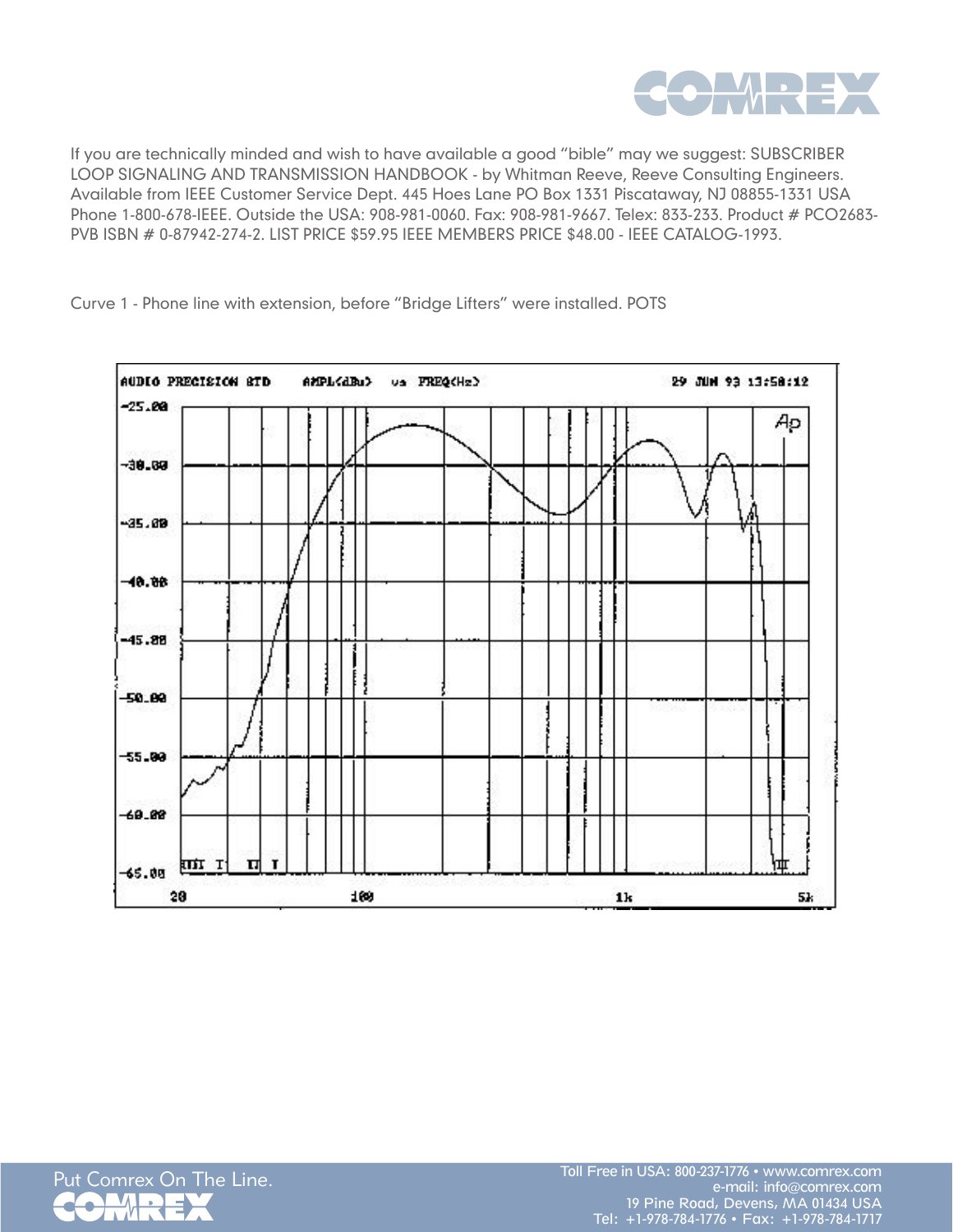



Curve 2 - Frequency sweep of a "good" phone line. POTS